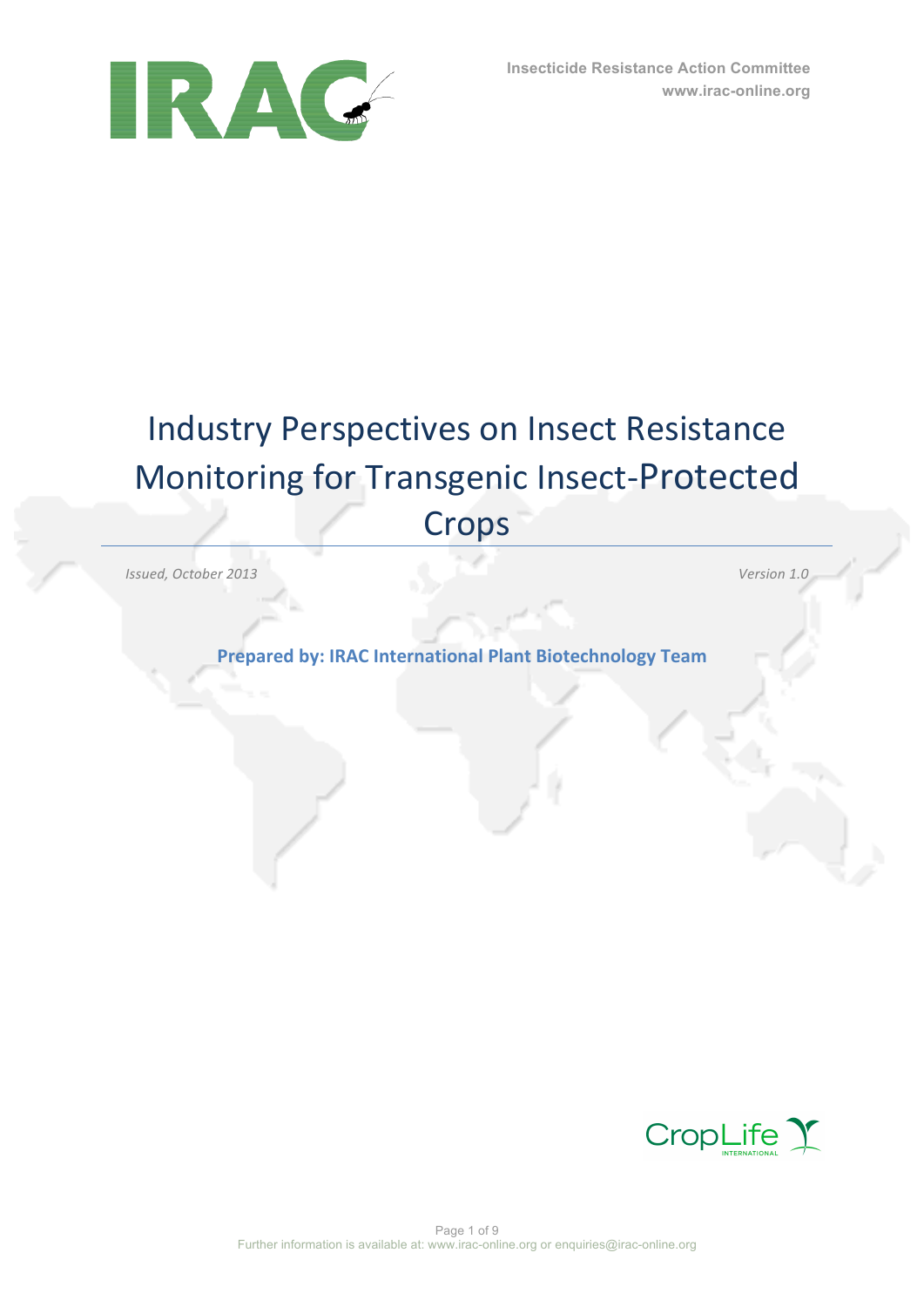## **Contents**

## **Purpose of Insect Resistance Monitoring**

Insect resistance management (IRM) is based on the premise that resistance will develop in an insect population with continuous use of any insecticidal product, including transgenic insectprotected crops such as *Bt* cotton or maize. For technology providers, resistance monitoring is a means of detecting when a decrease in susceptibility occurs in a target insect pest population to the insecticide or *Bt* protein of interest. Populations are monitored to measure changes in the frequency or level of resistance arising as a result of product use, with the primary goal being to detect resistance early enough to deploy mitigation measures that maintain future product value to customers and extend product life.

## **Properties of a Successful Resistance Monitoring Program**

For greatest effectiveness in monitoring for insect resistance to transgenic crops, a monitoring program should meet each of the following criteria:

*Relevant:* The monitoring program should focus on changes in susceptibility that are biologically-relevant and have the potential to cause unacceptable economic damage in the field when using the product of interest. The change in susceptibility should be genetically based and cause increased fitness (survival to adult, reproduction) of the target pest on the transgenic crop. Interpretation of field relevance of resistance requires field or greenhouse studies demonstrating enhanced target pest survival on transgenic insecticidal plants and not be based solely on laboratory-based bioassays.

**Sensitive:** The monitoring program should be sufficiently sensitive to detect an increase in resistance frequency or resistance level prior to widespread field failure. Identifying such a change allows implementation of appropriate remedial actions as necessary to delay or ameliorate the effects of the resistance.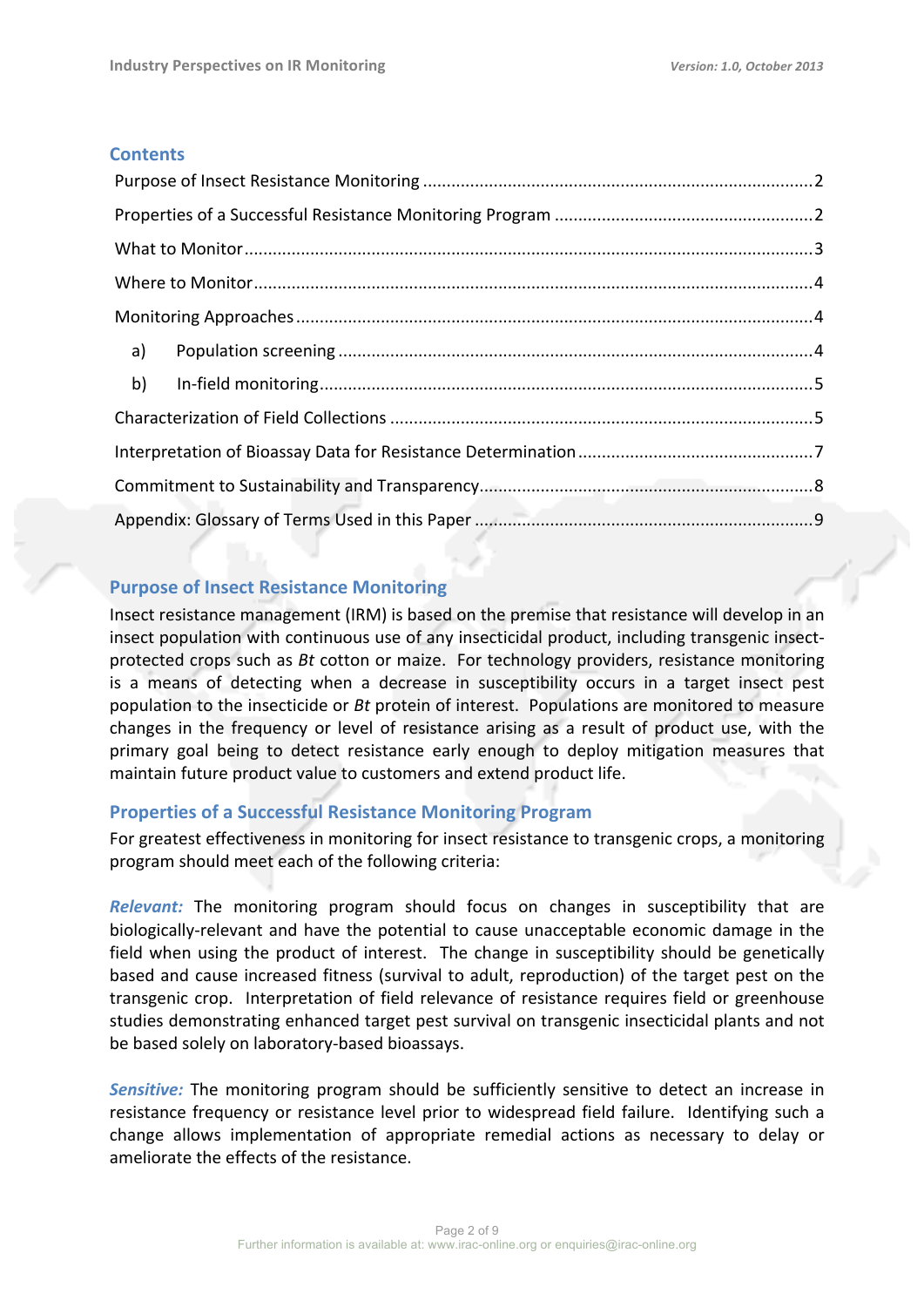*Stable:* Resistance monitoring is a multi-year activity, potentially lasting for the life of the product, and is intended to identify susceptibility changes over time. Therefore, monitoring methods should remain as consistent as possible to allow for comparisons across years. Where changes are warranted or needed, such as in the source of the protein used in bioassays, studies should be conducted to bridge the new elements of the protocols to those being replaced. Bioassay results tend to be dependent on precise environmental conditions and should be conducted under highly controlled conditions to improve the likelihood of successfully identifying changes in insect populations. Routine testing of a susceptible laboratory colony is essential to differentiate variation resulting from methodology versus that resulting from pest resistance.

*Scalable:* Because resistance monitoring programs are likely to be extensive, involving multiple insect collections each year with increasing potential for field investigations as products mature, the collection, rearing and bioassay procedures should be amenable to relatively high throughput.

*Transferable:* A long-term and potentially large-scale monitoring program requires that the protocol be easily conducted by multiple laboratories, either simultaneously or sequentially. Differences among laboratories may impact bioassay results and affect overall conclusions.

*Validated:* Protocols to be used for large-scale monitoring programs should be validated for their ability to detect field-relevant resistance at an appropriate frequency. Insect colonies that have been artificially selected for field-relevant resistance can be useful in verifying the suitability of an assay.

Cost-effective: Resistance monitoring programs should not be so expensive and time consuming that they cannot reasonably be implemented.

#### **What to Monitor**

Monitoring should focus on those target pest populations that are at greatest risk for resistance development and for which the potential economic consequences of resistance are greatest. The pest(s) of interest should be "primary" in that they dominate a geographic cropping system and typically cause economic levels of crop damage under average population levels. Primary insect pests are typically those pests for which an insect resistance management plan has been designed. Secondary insect pests are more isolated in geographic impact and do not cause economic damage under average population levels. Only those primary insect pests that are normally controlled by the transgenic insect-protected crop should be candidate species for monitoring. If a transgenic insect-protected crop provides substantial value to growers and the development of resistance in a primary pest population would cause significant economic consequences, then that pest should be monitored for resistance to the product.

An additional consideration is that not all species are amenable to laboratory testing within the monitoring program. For some key primary pest or secondary pest species, there are not reliable collection, rearing and maintenance protocols. For such species, monitoring may consist only of field observations and potentially short-term bioassays of individuals collected directly from the field.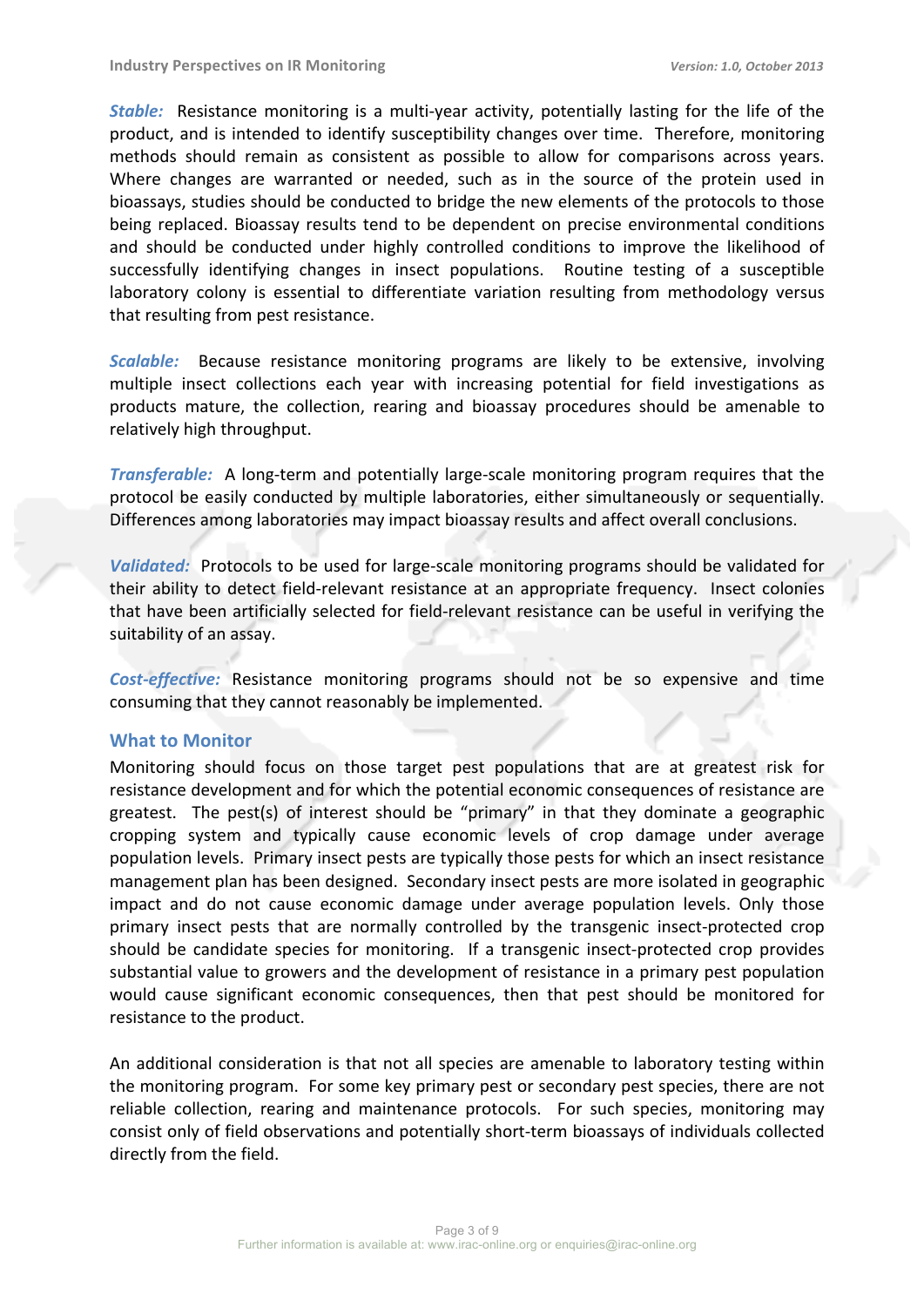## **Where to Monitor**

Resistance monitoring efforts should be focused on areas where the probability of resistance emerging with the use of a particular transgenic insect-protection trait is greatest. Historical literature and databases, together with entomological expertise at universities, private, and/or governmental organizations, can assist with this effort. Additionally, predictive modeling can be employed to help identify regions of greatest resistance risk, given what is known or can be assumed about the pest biology, pest x crop interactions, product dose, pest resistance genetics, and expected grower adoption of resistance management practices. In many cases, resistance monitoring regions for similar products can be developed collaboratively across the industry allowing coordination of resistance monitoring efforts.

The locations where monitoring should be targeted can change over time with adoption of the technology and other changes in agronomic practices.

## **Monitoring Approaches**

## *a) Population screening*

Insect resistance evolution in the field can vary depending on several factors including: genetics of resistance, insect biology (movement and behavior), and selection pressure based on product use. It may develop from one central focus or point source and expand over time or develop more broadly across a population through a more gradual increase in resistant allele frequency.

Population screening, whereby insect collections are made each year at locations that are intended to be representative of the population in the area, is most relevant for detecting a broad increase in resistant allele frequency. This approach is most suitable for species that are highly dispersive as adults and for which shifts in susceptibility are likely to occur over wide areas. For less mobile species in which resistance is expected to be more localized, programs that involve random collections are unlikely to include locations where resistance is developing.

The goal of population screening is to detect decreases in susceptibility to the insecticidal trait or increases in resistance allele frequency before major changes in product field performance occur. Ideally, detection occurs early enough in the evolution of resistance that case-specific remediation plans can be designed and implemented based on the characteristics of the identified resistance.

Screening consists of sampling insect populations from areas where the resistance risk or level of concern is greatest, such as areas of high adoption of the transgenic crop and high pest abundance. Each collection should be large enough to represent the general population and provide a reasonable opportunity to detect resistance alleles that may be present before they become common. The number of populations sampled should capture the natural variation prevalent within a targeted region.

Because the intention of the screening approach is to characterize the susceptibility of the larger insect population, it is important that the insects collected are representative of that population. For traits that routinely allow some level of survival of susceptible insects, collections of larvae, pupae or emergent adults should be made at some distance from a field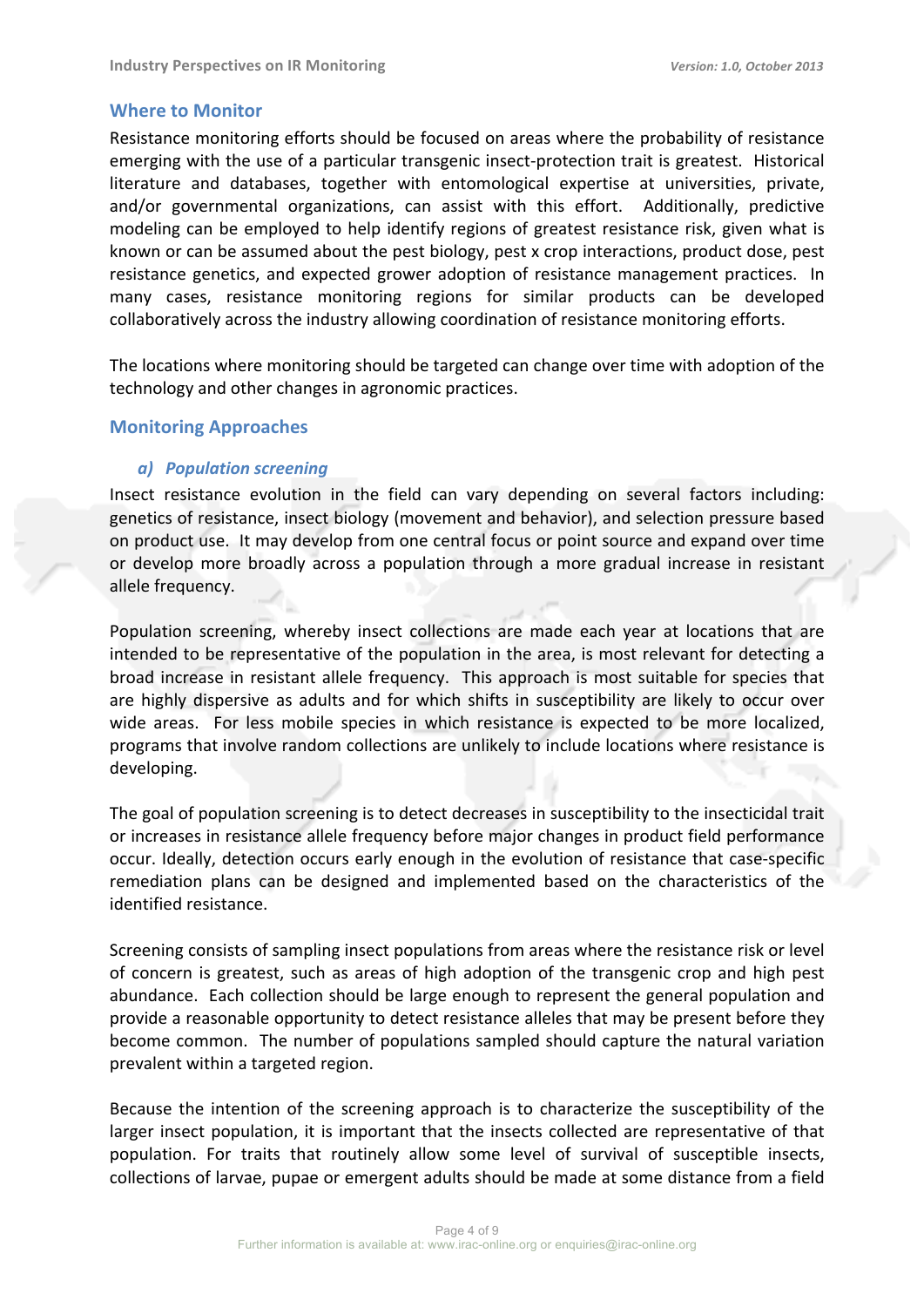that contains the insect protection trait of interest (e.g. in a non-traited field or in an alternative host crop). Collections of eggs or ovipositing adults (i.e. stages that are not under active selection) can be made from traited or untraited host crops. The insect-protected crop in a field is expected to disproportionately remove insects that are most sensitive to the trait, raising both the mean fitness of the remaining insects and the frequency of resistant individuals above those of the larger population they are intended to represent. Therefore larvae, pupae and emergent adults in an insect-protected crop field are not representative of the larger population that is intended to be characterized in random screening-based monitoring. 

#### *b) In-field monitoring*

In-field monitoring of the performance of the insect protection trait is complementary to, and in some cases more useful than, random screening. This is generally accomplished by the growers of the crops themselves who have an interest in tracking the performance of the traits and work with their technology provider if the performance of the insect control trait does not meet their expectations. Growers should be instructed to report unusual target pest survival to their technology provider to provide a broad understanding of product performance and allow early detection of changes in performance that may be related to resistance. This can also be accomplished through planting of sentinel plots by the technology provider or through networks of Extension agents, crop consultants, and public sector researchers. In all cases, crops are observed for evidence of unexpected damage based on prior experience with the crop as well as knowledge of the local pest population pressure.

When using this approach, careful consideration needs to be taken of the expected performance of the insect protection trait. For "high dose" products that rarely if ever support target pest survival to the adult stage or sustain observable target pest damage (for example, current *Bt* corn products targeting European corn borer), any indication of target pest survival or damage warrants investigation for potential resistance. For "less than high dose" products that routinely allow a small portion of the target pests to survive and cause plant damage (for example, current *Bt* corn products targeting corn rootworm), the level of survival and damage observed needs to be contextualized with the local pest pressure and environmental conditions before resistance is suspected as contributing to the observed damage. 

If unexpected damage is observed that is not commensurate with pest pressure and environmental conditions, the local target pest population should be sampled. (For pests where there is not a clear threshold of unexpected damage, the decision to sample should err on the side of caution, particularly in the early years of commercialization of the insect protection trait, so that suspected incidents of resistance are not missed.) At a minimum, pest sampling should occur in the damaged field so that the survivors in the field can be studied in the laboratory. Additional samples from nearby non-protected crops can provide information about the susceptibility of the broader population in the area. For traits that routinely allow target pest survival, additional samples from fields that contain the same trait but that do not show unexpected damage can provide a useful comparator to understand the normal shift in response of a susceptible population to the trait.

## **Characterization of Field Collections**

The insect collections made in a screening-based monitoring program or in response to unexpected damage should be characterized for potential resistance. Different approaches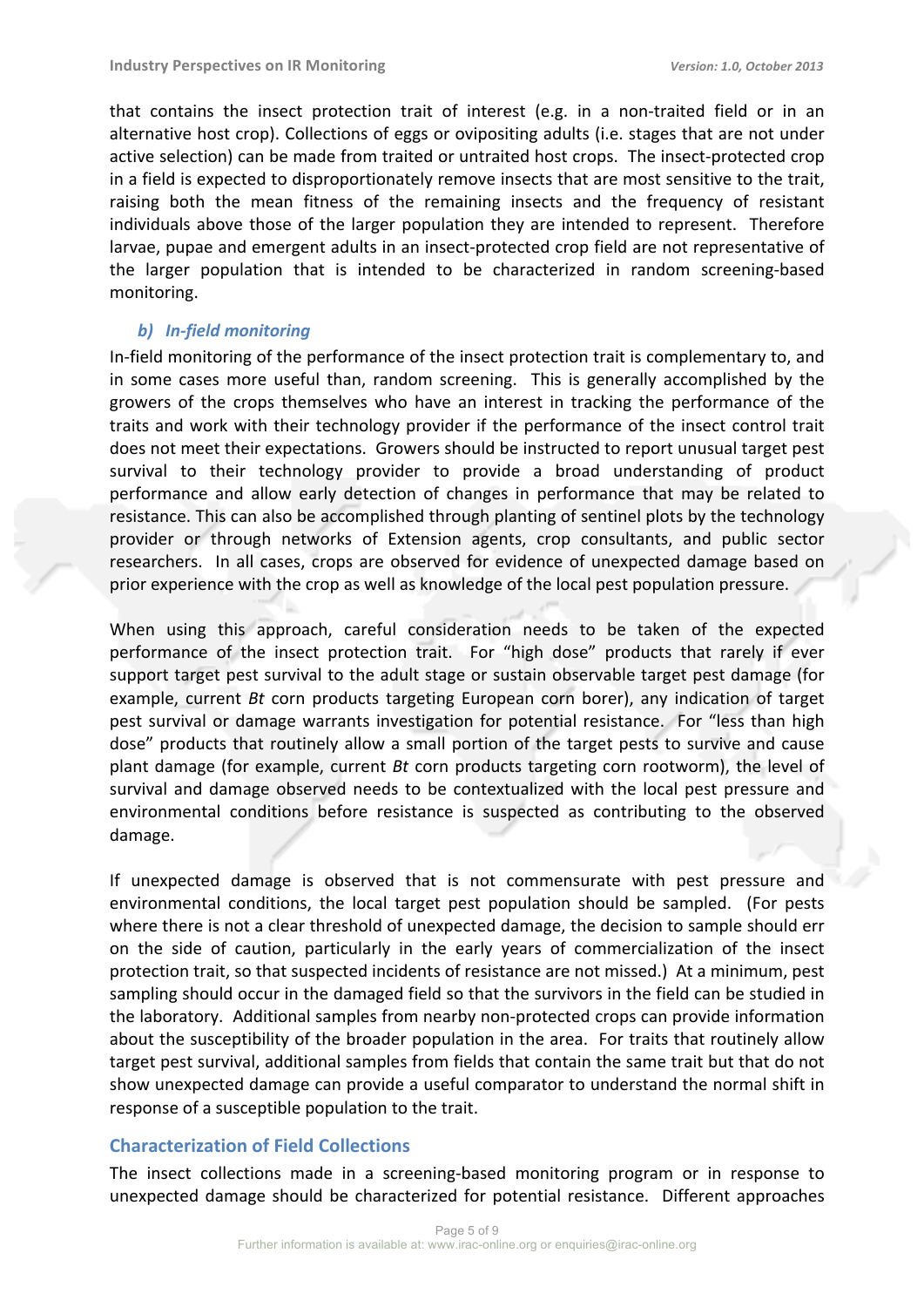can be used to accomplish this taking into account the properties of the trait (e.g. high dose or less than high dose), the availability of suitable artificial diets that allow feeding over a time period that is relevant to field exposure duration, the availability of purified insecticidal protein, the expected mechanism of resistance (e.g. physiological or behavioral), the suitability of on-plant bioassays, and whether known resistance alleles have been identified. Bioassays can be devised (a) to measure the mean fitness of the insects in the presence of the insecticidal agent, (b) to estimate the frequency of resistant individuals in the collection (phenotypic), or (c) to estimate the frequency of resistance alleles in the collection. In all cases, the bioassays need to be capable of determining a statistically and biologically significant change in a collection compared with baseline collections, contemporaneous field collections, and/or relevant laboratory susceptible colonies.

Concentration-response bioassays can be used to estimate population fitness measures, such as the LC<sub>50</sub> (concentration required to cause 50% mortality during a fixed exposure duration), GI<sub>50</sub> (concentration required to cause 50% growth inhibition during a fixed exposure duration), or MIC<sub>50</sub> (concentration required to inhibit molting to a specific instar of 50% of the larvae during a fixed exposure duration). The concentration-response endpoint used should be related to the effect of the transgenic crop on the insects in the field. For example, mortality may be most appropriate for species that are highly sensitive to the trait, while sublethal endpoints may be most appropriate for species that can feed and survive on the crop for the duration that the bioassay runs.

Discriminating or diagnostic concentration bioassays can be used to estimate the frequency of putative resistant individuals by exposing larvae to a single concentration of the insecticidal agent that is known to cause a consistent response in susceptible individuals. Such a concentration could be the upper 95% confidence limit of the  $LC_{99}$  or MIC<sub>99</sub> based on baseline collections. In these cases, survival or molting of greater than 1% of the tested insects indicates the potential presence of resistant individuals. For highly susceptible pests, use of a second, 10-fold higher, discriminating concentration provides valuable insight regarding the intensity of resistance, and thus the potential to confer ability to survive on Bt plants. Again the endpoint (mortality or sublethal effect) needs to be relevant to the effects of the trait in the field over the duration of the bioassay.

A discriminating or diagnostic concentration can also be useful for estimating the frequency of recessive resistance alleles using the F2 screen approach or, if a field-relevant homozygous resistant colony is available to cross with the field collections, the F1 screen approach. Plant-based bioassays provide relevant exposure to a plant-produced insecticidal agent and therefore can be useful in understanding field-relevant performance of insect collections. As with diet bioassays, plant-based bioassays can measure the mean fitness of an insect collection on the plant material. In situations where insects normally show a very uniform response, such as mortality within a fixed time, these bioassays can be used to estimate the frequency of individuals that do not show the normal response. When a reliable artificial diet is not available, or if there is a focus on behavioral rather than physiological mechanisms of resistance, a plant-based bioassay may be used as the primary resistance monitoring bioassay. As with diet based bioassays, plant-based bioassays can measure sublethal effects of a lessthan-high-dose trait.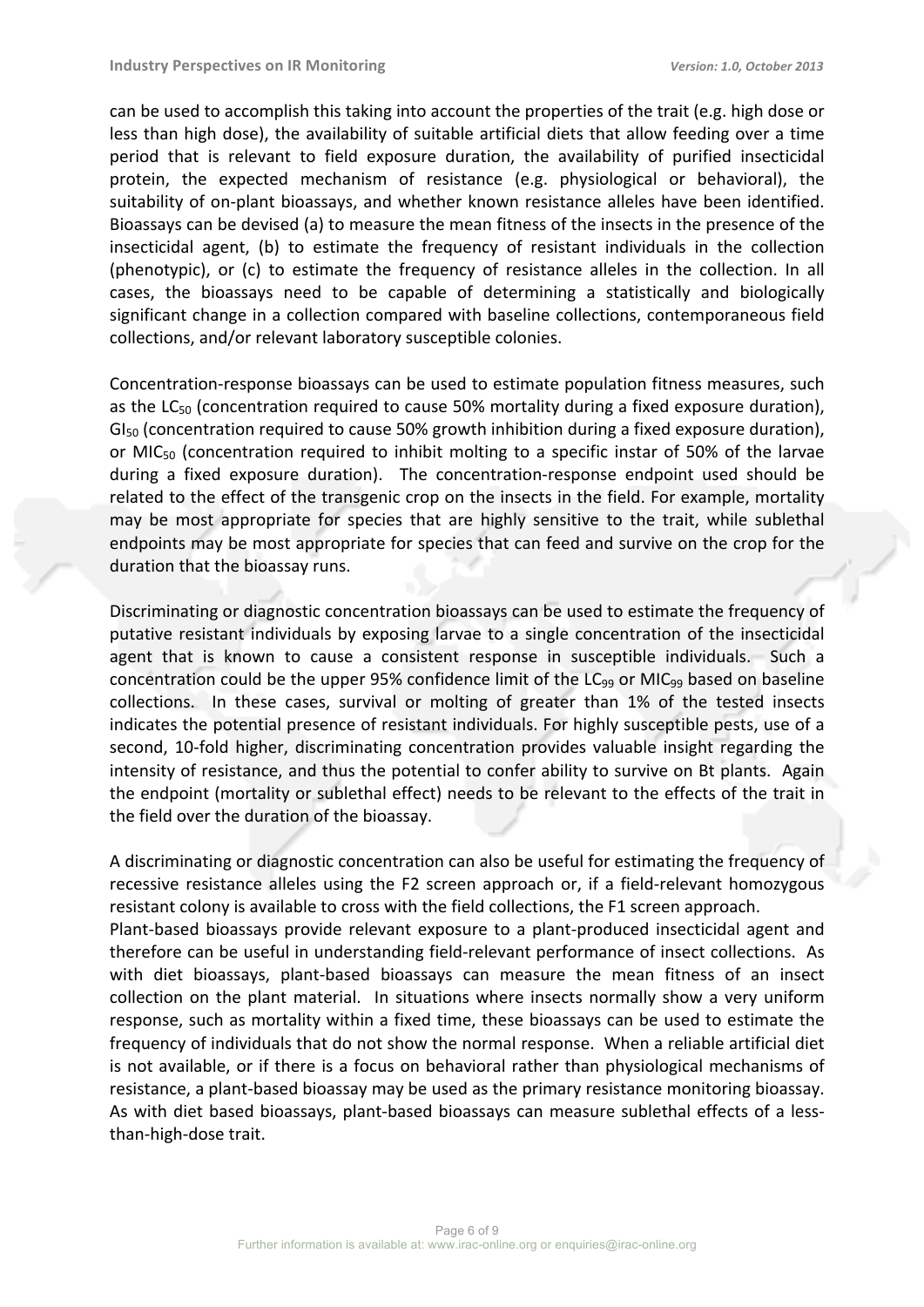Plant-based bioassays can also characterize the potential effects of any putative resistance using measures of the amount of plant material (e.g. leaf area) consumed. Plant-based bioassays can use excised plant material (replaced with fresh material at regular intervals) or whole plants. Because these assays are often conducted with greenhouse- or growth chamber-grown plants, it is important that the concentration of the insecticidal protein in the plant material is measured as part of the bioassay protocol to ensure that it is representative of field-grown plants.

Plant-based bioassays, particularly whole-plant bioassays, provide the opportunity to investigate whether putative resistant insects are able to complete their development on the plant, which will determine whether a putative resistance allele can persist and spread through a population. Inability to complete development is an indication that the putative resistance is not field-relevant.

Moving from diet to plant tissue to whole plant increases field-relevance. However, this progression also may increase complexity, variability and labor costs. With the need for resistance monitoring programs to be reliable, scalable, and cost-effective, it is common for these programs to operate in a tiered manner, whereby unusual findings in diet bioassays are investigated for potential field relevance using plant tissue and/or whole plants.

In addition to bioassays, molecular screening tools can also be used if field-relevant resistance alleles have already been characterized. Molecular methods permit field-collected insects to be preserved and tested, obviate complexities of rearing pests, and greatly increase the efficiency of detecting specific resistance-conferring genetic mutations. This latter benefit is also a major limitation; sole reliance on molecular monitoring may result in not detecting resistance conferred by other genes. Thus, molecular monitoring methods typically must be conducted in parallel with bioassay-based monitoring efforts.

#### **Interpretation of Bioassay Data for Resistance Determination**

Resistance that is relevant to continued viability of a transgenic insecticidal trait ("fieldrelevant resistance") can be defined as a genetically heritable change in a target pest population that arises from exposure of the population to the trait in the field and reduces the sensitivity of the population to the trait. Field-relevant resistance reduces or has the potential to reduce the ability of the trait to provide protection of the crop.

Because a central component of the resistance definition is a change in sensitivity, it is important that the sensitivity of a field collection is compared with the sensitivity of previous collections. Previous collections can be from baseline studies conducted prior to or in the early years of commercialization of the transgenic crop, or from susceptible colonies maintained in the laboratory. Laboratory colonies that are both uniform and consistent over years can be powerful as a negative control for resistance monitoring bioassays to demonstrate equivalency of methodology when bioassays results are being contrasted through time. However, careful consideration needs to be applied to laboratory colonies when used as comparators. Colonies that have been maintained in a laboratory for many generations adapt to the benign conditions of laboratory rearing and may lose their ability to combat natural stressors, with a frequent outcome being that they are more susceptible to insecticidal proteins than field populations. Therefore, to be useful as comparators, the relative sensitivity of laboratory colonies and susceptible field populations needs to be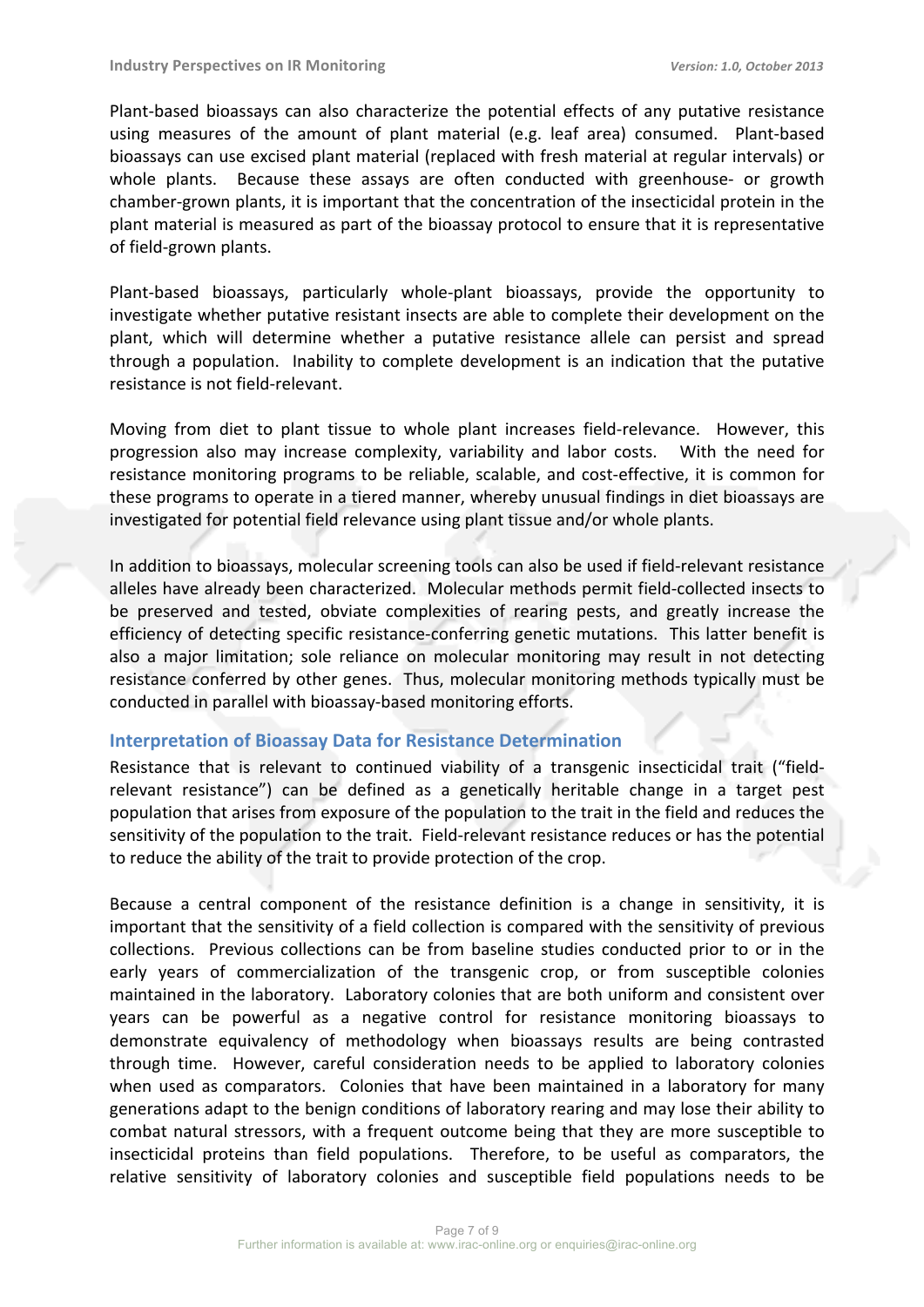established. Laboratory colonies that are most similar to field populations are most appropriate as comparators for resistance monitoring bioassays. For laboratory colonies that are significantly more sensitive than field populations to be useful, a conversion factor, established using their relative sensitivity, may be employed when comparing fitness parameters.

Further information can be derived from comparing the sensitivity of a collection from contemporaneous field collections; the sensitivity of a putatively resistant population can be compared with collections from areas where field performance problems were not reported.

When insect collections are made during a field investigation of unexpected damage, interpretation of the bioassay data must acknowledge that the collected insects are those that survived on the transgenic crop and therefore do not represent the full range of sensitivity of the general population from which they originated. Products that routinely allow target pest survival are expected to disproportionately remove insects that are most sensitive to the insecticidal trait, raising both the mean fitness and the frequency of resistant individuals in the remaining insects that are subsequently sampled in the damaged field. The bioassay results apply to the collected insects and the insects that survived in the transgenic crop field, but are not applicable to the general population. Additional field collections of insects that are not under active selection are needed to characterize the general population. These collections can be made, for example, in fields without the insect protection trait or using traps placed at some distance from insect protected fields that attract adults from a large area. As noted above, the bioassay results can also be compared with results for collections from fields that contain the transgenic crop but that do not show unexpected damage under similar pest pressure and environmental conditions. It is unsound to extend to the general pest population conclusions based solely on insects collected from unexpectedly damaged fields.

The field-relevance of an unusual response in laboratory bioassays needs to be established before resistance can be confirmed. It is important that the finding be repeatable and that the response is heritable. Particularly when the insect collection was part of a population screening program, it is important to investigate whether the reduced sensitivity is sufficient to allow the insect to feed and survive on the transgenic crop at a higher rate than is normal for susceptible insects.

## **Commitment to Sustainability and Transparency**

The impact that any given resistance will have on field performance of a transgenic insectprotected crop cannot be predicted reliably in advance of emergence of field-relevant resistance. The dynamics of resistance increase in the field level is impacted by many variables; for example, refuges, natural enemies, and fitness costs can delay resistance. Thus, we seek a fine balance in interpreting laboratory-based results prior to emergence of field problems and contextualization with greenhouse- and field-based observations. To achieve this balance requires communication between the technology providers and relevant pest management experts in the research, extension and regulatory sectors. Central to this is timely, transparent exchange of resistance monitoring results from all these sectors.

Resistance is a natural expectation stemming from the societal need to control key crop pests. The operational paradigm for successfully delaying resistance is multi-dimensional. It strives for deployment of effective agronomic and integrated pest management practices,